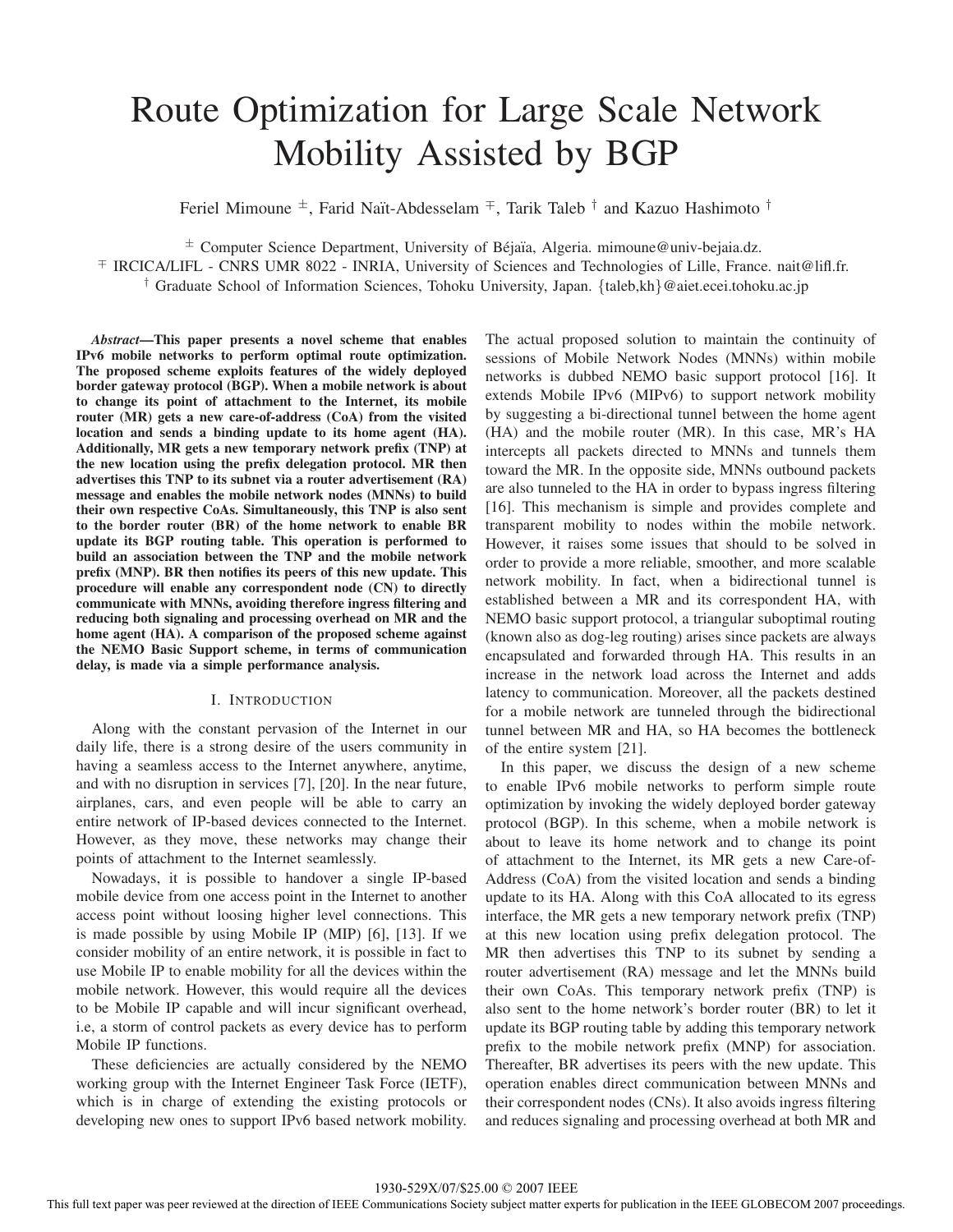HA.

The remainder of this paper is organized as follows. In Section II, we give a brief overview on previous research work related to route optimization in NEMO. Section III portrays our proposed route optimization scheme. Performance analysis is given in Section IV. Section V concludes this paper and shows some further research perspectives to enhance the performance of route optimization.

# II. RELATED WORK

Currently, there is a major interest in network mobility. Discussions on related issues are still undergoing at IETF NEMO working group. We present here some of proposed NEMO support protocols [7], [16], [17] with route optimization capability.

The Optimized Route Cache (ORC) scheme [7] performs two main operations. One is performed by proxy routers. In ORC, proxy routers intercept packets, destined to the target network prefixes, using the Interior Gateway Protocol (IGP) in the Autonomous System (AS). They then encapsulate the packets and tunnel them to the corresponding MRs. This operation efficiently reduces the number of binding updates when the mobile network moves. The other operation consists in the fact that the upper routers, in the nested mobile network, are aware of the network prefix information of lower routers and are designed to send them to their ORC routers. For this purpose, it modifies the route advertisement (RA) message by adding a mobility flag to inform MR that the upper network is a mobile network and the information about its ORC routers may be delivered to the upper MRs. However, since modified RAs (with the mobility flag) can not traverse fixed router in the mobile network, fixed routers should be also modified.

The NEMO basic support [16] provides a basic routing scheme to support network mobility. Since Mobile IPv6 does not consider network mobility, packets can not be forwarded to nodes in the MRs network using Mobile IPv6. Hence, NEMO basic support considers a bidirectional tunnel between MR and its correspondent HA. However, when the mobile networks are nested, data packets experience pin-ball routing and multiple encapsulations.

In [17], a Reverse Routing Header (RRH) is proposed to record addresses of intermediate MRs into the packet header and to avoid packet delivery through all HAs of the intermediate MRs. Therefore, in this scheme, there is only one bidirectional tunnel between the first MR and its HA. Although the authors claim that this scheme performs route optimization between a CN and a MR, there is no detailed description on the route optimization operation. Moreover, their scheme suffers from lack of a secured binding update mechanism using RRH and has to modify the router advertisement (RA) messages to count the number of intermediate MRs.

In the next section, we describe our proposed route optimization scheme for network mobility. The proposed scheme is backward compatible with both Mobile IPv6 and NEMO basic support, and solves the intra-mobile network communication problem.

## III. ROB: ROUTE OPTIMIZATION ASSISTED BY BGP

# *A. Basic Concept*

Various approaches have been proposed to cope with route optimization (RO) in NEMO. A vast majority of these protocols require additional network entities or functionalities to be implemented outside the mobile network domain. This obviously may hinder their deployment in the existing Internet. In this paper, our goal is to enable mobile networks to seamlessly change their point of attachment to the Internet while maintaining an efficient routing optimization between any pair of MNN and CN. Our aim is also to reduce the number of signaling messages that could be generated, to improve the quality of service in term of delays, to preserve established sessions without deploying other additional entities, and to solve the triangle or dog-leg routing problem. To achieve these goals, we propose a new scheme to route optimization for network mobility assisted by the border gateway protocol (BGP). This scheme requires only one modification in the routing table maintained by BGP on border routers (BRs) of the Internet. This modification consists in the addition of TNP to the MNP obtained by the mobile network upon visiting a new network. Our purpose is to enable data packets to travel along an optimal path from the source to the destination without invoking the mobile network's home agent as in standard Mobile IPv6. Each MNN will directly communicate with its correspondent nodes using the Care-of-Address (CoA) obtained from the temporary network prefix (TNP) delegated to its mobile router in the visited network. The mobile router advertises this temporary prefix to its home network's border router, which will update its BGP routing table and send the updates to its border router peers. Any corresponding node, willing to communicate with any MNN, will use the corresponding CoA. This yields direct routing and therefore prevents the dog-leg routing.

In our scheme, route optimization is based on BGP. BGP is used in the Internet as exterior routing protocol to allow autonomous systems exchange their routing informations [1]. Core routers in an autonomous system (AS) usually employ an Interior Gateway Protocol (IGP) [2], [3] to exchange routing information within AS. BGP is used between the interconnected autonomous systems to exchange their routes. BGP is a highly robust and scalable routing protocol, as evidenced by its wide use in the Internet. BGP neighbors exchange full routing information when a TCP connection is first established between two neighbors. When changes to the routing table are detected, the BGP routers send information on only changed routed to their neighbors. BGP routers do not send periodic routing updates, and BGP routing updates advertise only the optimal path to a destination network.

For the sake of simplicity, we consider only one single border router per AS. Border routers run BGP as exterior border routing protocol. We represent each entry in the BGP routing table as (*Network*, *Next Hop*, *Path*). The *Network* field represents the network destination address. *Next Hop* field defines the BR's IP address that should be used as the next hop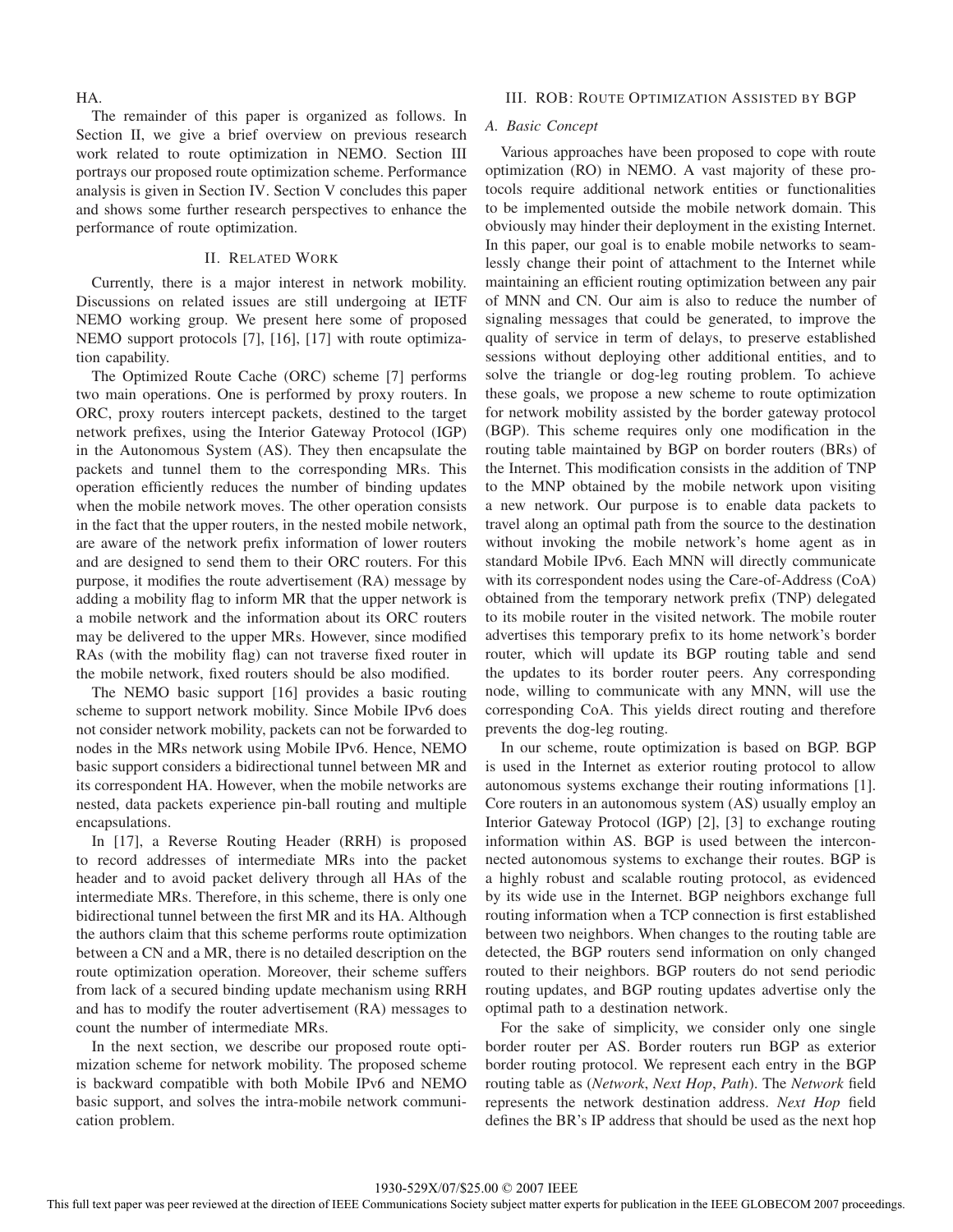to the network destination listed in *Network* field. The *Path* field is composed of a sequence of autonomous system path segments. In order to know the location of a mobile network in a visited network, we upgrade the entry of the routing table by one more field related to the temporary network prefix (TNP) as (*Network*, *Next Hop*, *Path*, *TNP*). This TNP is advertised by MR upon visiting a new location, to each node setting behind it by sending a router advertisement (RA) message.

# *B. Location Registration Process*

When a mobile network changes its point of attachment to the Internet, it first gets a topologically correct Care-of-Address (CoA) for its egress interface, as well as a new temporary prefix from the visited Access Router (AR). The MR of the mobile network then advertises the delegated prefix to its subnet by sending a router advertisement (RA) [6] message and enables each mobile network node to build its CoA from the delegated TNP. This CoA will be then used when the mobile network node has to communicate with a correspondent node in the Internet. Intuitively, this prevents the ingress filtering and helps reduce the overhead on the mobile router (MR).

Fig. 1 shows an illustrative example of network mobility. First, when MR reaches the visited network, it gets the temporary network prefix  $(3:1:1)$  from the visited access router. MR advertises the delegated prefix to its subnet by sending router advertisement message with delegated prefix option. When the mobile network nodes receive the router advertisement message with the delegated prefix option, they build individually their respective CoA using this temporary network prefix. At the same time, the MR sends an update message to its home network's BR sitting in its home AS. The BR will then update its routing table entries with this temporary network prefix associated to the mobile network prefix (MNP) (BR1 in Fig. 1). Thereafter, this BR (BR1) advertises its peers with this update (i.e., with the temporary network prefix) according to the standard BGP's behavior.



Fig. 1. Location registration procedure.

## *C. Communication Procedure*

When the communication stats from a mobile network node (MNN) to any correspondent node (CN) in the Internet, it sends packets using its CoA as source address to avoid the extra header process and possible ingress filtering mechanism. In contrast, if the communication process is initiated by any correspondent node (CN). At the beginning, the correspondent node receives the home address of the mobile network node by means of DNS request. Thereafter, it sends its first packets toward the nearest border router (BR) within its AS (BR3 in Fig. 2), which will be routed to the home AS (AS1 in Fig. 2) using the home mobile network prefix (MNP) as packet destination address (home address of MNN). We can assume that these first packets are tunneled by the home agent (HA) to the current location of mobile network, using NEMO basic support protocol. Meanwhile, the BR3 advertise the correspondent node with the new location of the MNN, by sending him the new temporary network prefix (TNP) related to MNN's new location. After receiving this TNP, CN forms the corresponding couple (MNN address-CoA) and sends the following packets using the CoA as destination address. By doing so, we avoid the harness of triangle routing implied in the home network.



Fig. 2. Communication procedure with ROB scheme

## *D. Packet Delivery Procedure*

In our scheme, generally the first *n* packets  $(P_1...P_n)$ , sent by any CN toward a given MNN in the mobile network, are generally directed to the home agent of the mobile network. These packets are then encapsulated toward the MNN using the NEMO basic support protocol. When the temporary network prefix (TNP), related to the new location of the mobile network, is known by the border router (BR) of the correspondent node (CN), BR sends the new prefix to CN in order to be used as the new network prefix of the MNN in question. Thereafter, the following packets  $(P_{n+1}, P_{n+2}, ...)$ sent by this CN to its BR will be henceforth directly sent to the mobile network node at its new location (Fig. 3).

#### 1930-529X/07/\$25.00 © 2007 IEEE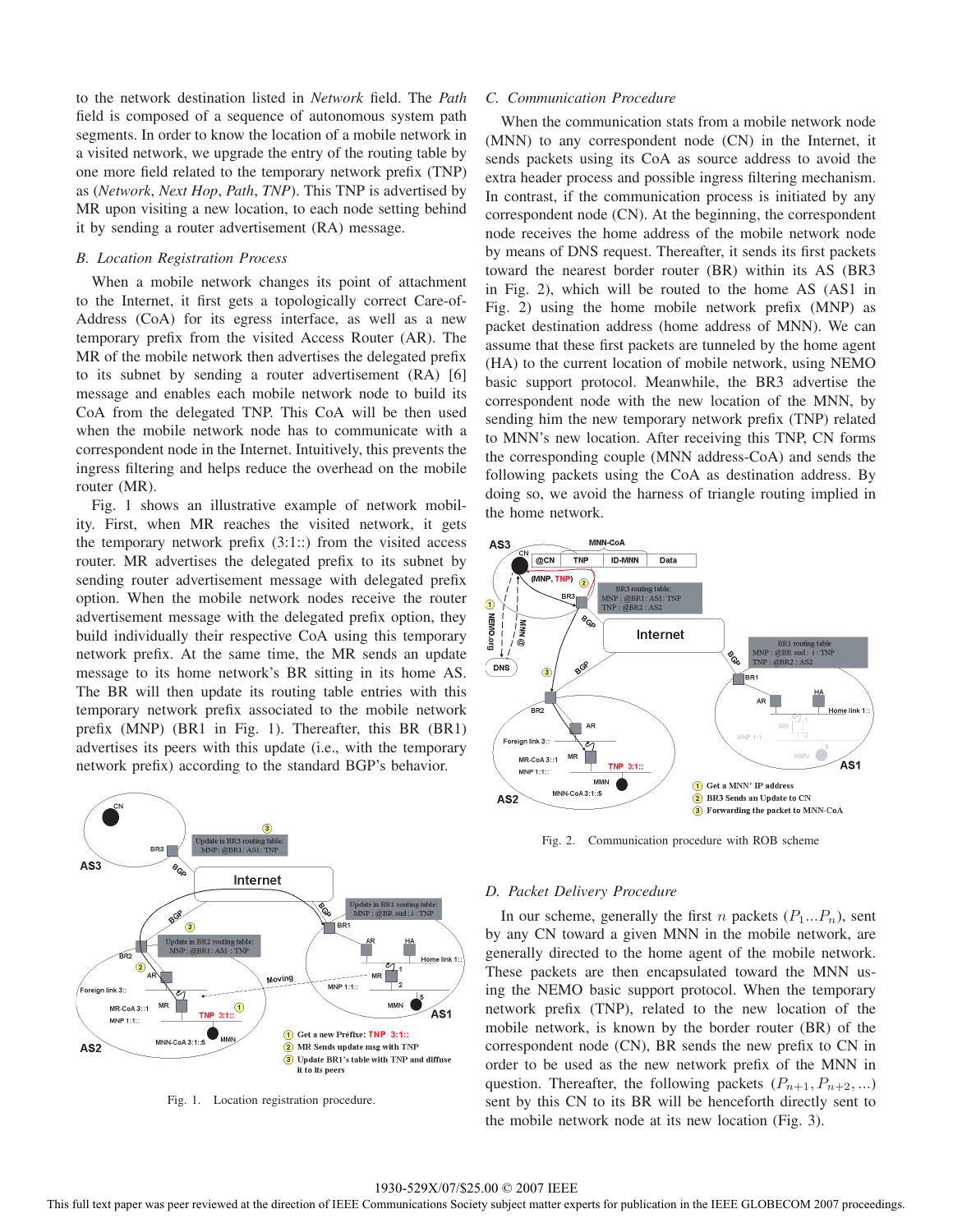

Fig. 3. Packets flow.

When the mobile network moves to a new network, the mobile router sends an update message to the border router of its home AS notifying it of its new location. Fig. 4 shows a typical format of the update message used to advertise both BR and CN of the new location of the mobile network. The *Mobile Network Prefix* (MNP) field represents the prefix of the mobile network and the *Temporary Network Prefix* field represents the temporary prefix delegated by the access router and announced by the mobile router to its mobile network nodes.



Fig. 4. Update message format.

#### IV. PERFORMANCE ANALYSIS

This section compares the performance of the proposed (ROB) scheme against that of the NEMO basic support (BS) scheme. The comparison is made in terms of communication delay, both analytically and with simulations.

# *A. Analytical Analysis*

Let *CDROB* and *CDBS* denote the Communication Delay between CN and MNN in case of the proposed ROB scheme and the NEMO Basic Support (BS) protocol, respectively. The following notations are also used:

- *d*: the communication delay on a link of one hop,
- *i*: hop count from MNN to MR,
- *j*: hop count from CN to HA,
- *k*: hop count from HA to MR, and
- *l*: hop count from CN to MR.

The communication delays, *CDROB* and *CDBS*, in case of the two approaches can be formulated as follows:

$$
CD_{ROB} = (i+l) \times d \tag{1}
$$

$$
CD_{BS} = (i + j + k) \times d \tag{2}
$$

Subtracting  $(1)$  from  $(2)$ , the delay difference,  $di\,f$ , between the two mechanisms is as follows:

$$
diff = (j + k - l) \times d \tag{3}
$$

Since *j* and *l* are bounded and *k* contributes most to the delay difference, the *diff* value increases in proportion to the distance of the bi-directional tunnel.

In the performance analysis, we randomly choose the delay values on the one hop link *d* from the interval [3*ms,* 5*ms*]. With no specific purpose in mind, we set the hop counts *i*, *j*, and *l* to 3, 10, and 11, respectively.

Fig. 5 shows the global stabilized routing packet delays according to the length of the bi-directional tunnel in terms of hops *k*. It shows that our ROB scheme can significantly reduce the routing packet delay, especially when the mobile network is far away from its home network, i.e., for large values of *k*.

Fig. 7 shows the end to end delay experienced by each packet sent by CN toward a particular MNN in the mobile network, considering a scenario where the bi-directional tunnel length is set equal to five. We can notice that the first packets (until packet 10) are experiencing almost the same end to end delay in both BS and ROB schemes. However, as soon as the ROB scheme becomes aware of the new location of the mobile network, the routing optimization takes place and the ROB scheme shows a better performance compared to the NEMO basic support scheme.



Fig. 5. Global stabilized packet delay as function of tunnel length.

#### *B. Simulation Analysis*

In our experiments, we used *OPNET Modeler* simulations [22] to study the performance of our ROB scheme. For our simulations, we used the topology shown in Fig. 1 and generated a constant bit rate traffic between the CN and MNN nodes at 200kbps. A background traffic is also injected within the network in order to simulate other possible communications.

Fig. 7 shows the end to end delay experienced by each packet exchanged by the CN and the MNN in the mobile network. We can notice, as in the analytical analysis, that the

#### 1930-529X/07/\$25.00 © 2007 IEEE